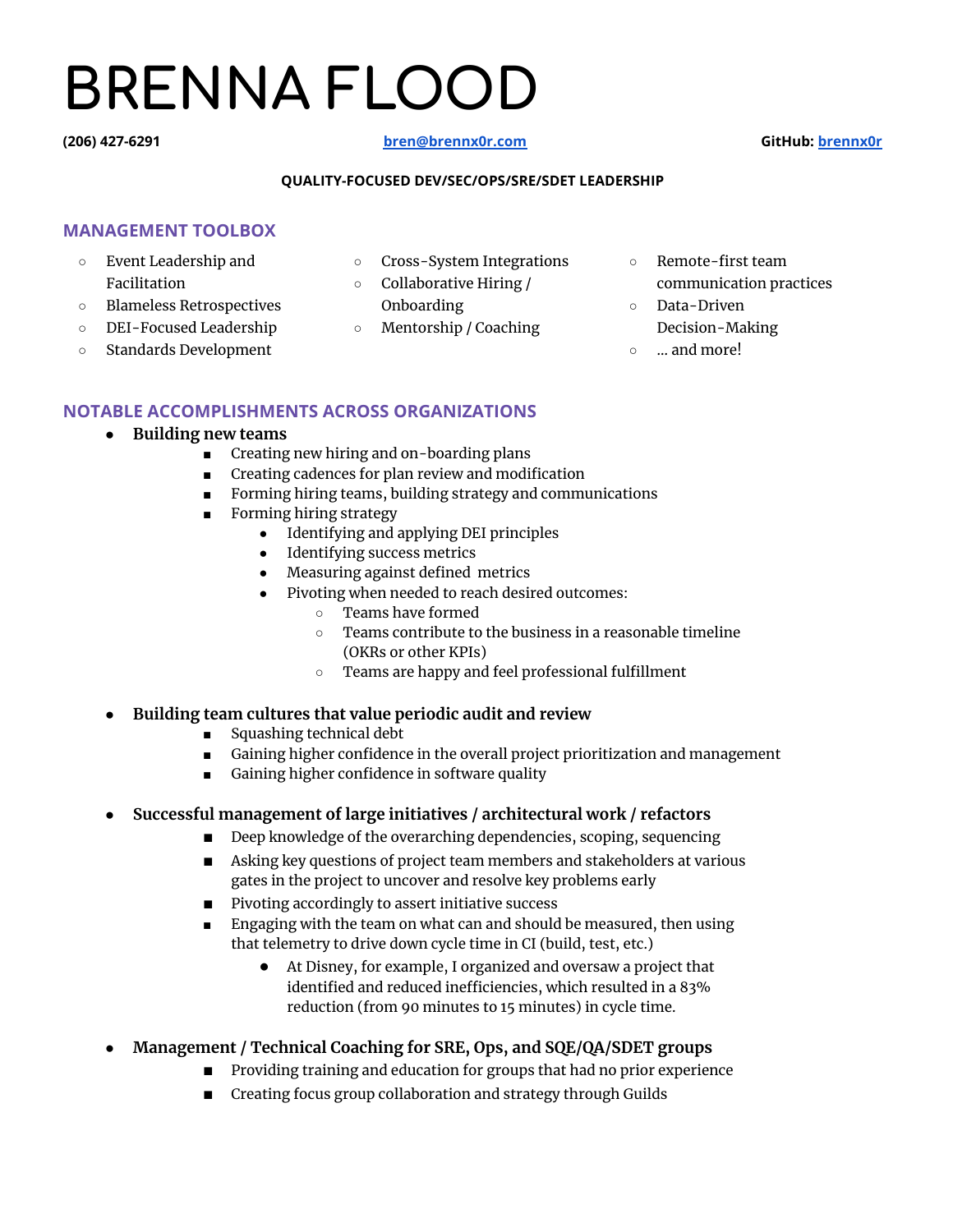■ Forming cross-team engagements SLAs, frameworks, procedures, and more!

## **● Introduction, education, adoption, and standardization of:**

- SLAs/SLOs/SLIs, and Error budget handbooks
- Observability tooling
- Communications tooling for Engineering organizations
- Educational events and focus groups
- Industry standard QA methodology practices and procedures

## **● Identifying and eliminating waste**

- Examples:
	- Collaborating with Tech Leads and Principal Engineers to analyze and correct AWS instance sizing (over \$480,000 USD Annual savings in one case)
	- De-duplicating tooling, dependencies, as well as engaging in other efforts in stack-centric simplification
	- Deprecating third party products not in use
- **● Successfully negotiating the pricing for annual 3rd party contracts**
	- In some cases, saving thousands USD; in others, \$60K USD annual savings
	- 3+ years experience as the primary account holder for 3rd party contracts/vendor management, managing 10+ concurrent contracts
- **● Keeping systems compliant:**
	- 12 Factor app ([https://12factor.net/\)](https://12factor.net/)
	- SAML authentication
	- Threat modeling review and engagement
	- Secrets encryption at rest and in transit (KMS, Vault, SSL/TLS HTTPS, etc.)
	- CI/CD-based security and vulnerability scanning (snyk, SonarQube, etc.)
	- PCI DSS (Payment Card Industry Data Security Standard)
	- SOX (Sarbanes-Oxley Act)
- **● Fostering and maintaining crucial partnerships with Support, Ops, Security, and Developer teams**

## **EXPERIENCE**

**Stitch Fix,** remote **Splice**, remote Engineering Manager - Build Infrastructure AUGUST 2021 - FEBRUARY 2022 \_\_\_\_\_\_\_\_\_\_\_\_\_\_\_\_\_\_\_\_\_\_\_\_\_\_\_\_\_\_\_\_\_\_\_\_ Senior Engineering Manager - Production Engineering SEPTEMBER 2020 - NOVEMBER 2020 Engineering Manager - Production Engineering JULY 2019 - SEPTEMBER 2020 Engineering Manager - SRE APRIL 2019 - JULY 2019